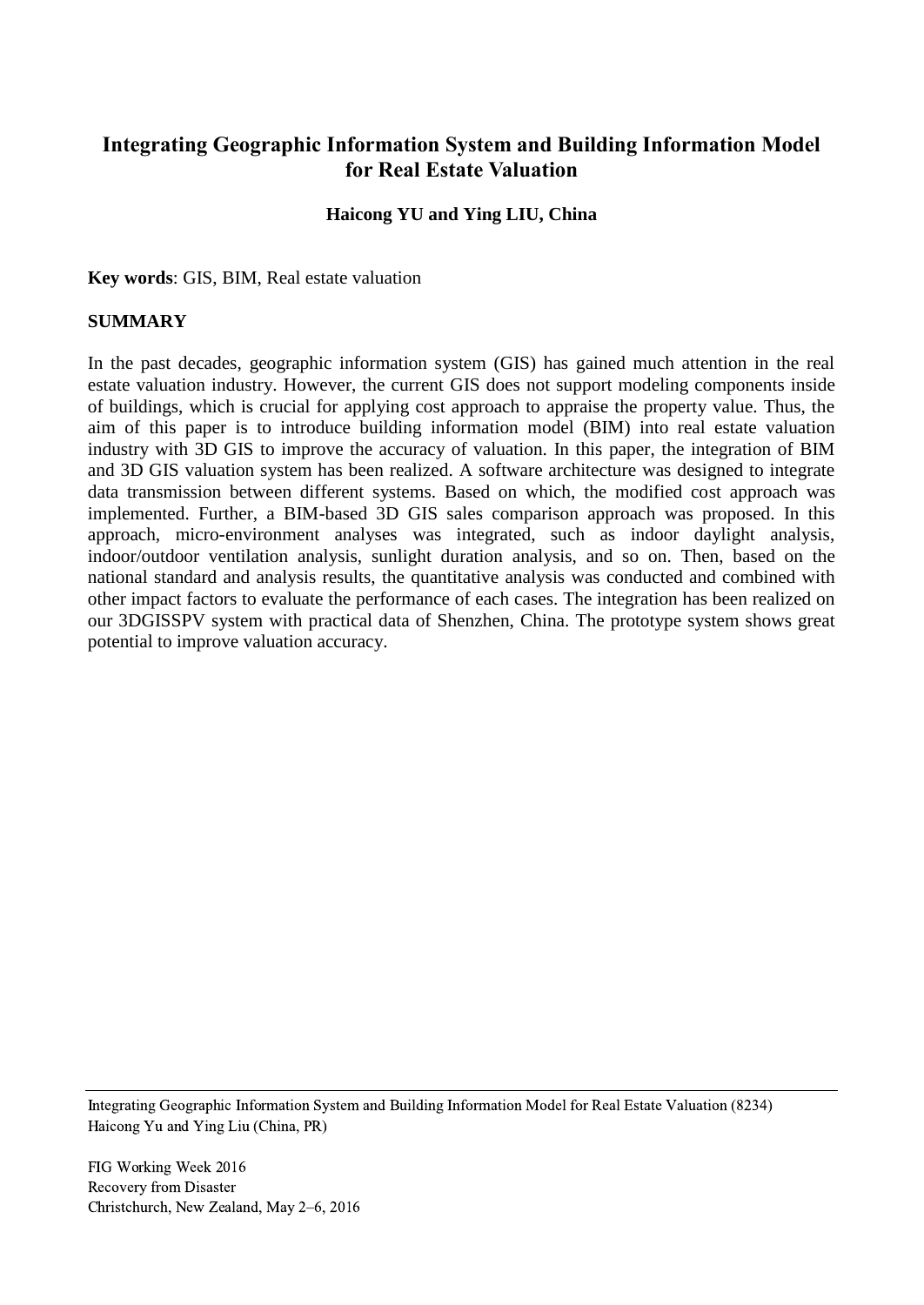# **Integrating Geographic Information System and Building Information Model for Real Estate Valuation**

# **Haicong YU and Ying LIU, China**

# **1. INTRODUCTION**

Real estate valuation is the process of developing an opinion of value for real properties. The valuation results mostly depend on the accuracy of the valuation, which can lead to serious social issues. Generally, the accuracy of the valuation is influenced by the data quality of collected information, the professionality of qualified appraisers and the maturity of the technology used in determining various impact factors performance (Liu and Deng et al., 2011) . Literature shows that with the implementation of geographic information system for real estate valuation, the accuracy has been greatly enhanced.

Geographic information system (GIS) was specially designed for handling spatial data and is capable of performing manipulation, analyzing and presentation spatial relationships (Fung and Kung et al., 1995; Zeng and Zhou, 2001). By applying GIS for valuation, more data information with multi-type, multi-source and multi-scale can be managed not only from real estate industry but also from related field, such as architecture, urban planning, environmental engineering, surveying, geography, finance, economy and so on. Moreover, the experience of qualified appraisers can be managed as knowledge information in GIS with unified valuation models for professional valuation. Besides, GIS provides efficient tools for spatial related analysis. It could be easily used in determining various impact factors performance during valuation. With three-dimensional (3D) data model and visual reality technology, the real 3D environment can be built to represent the real world with not only the 3D surface but also the 3D buildings. It can also be used to simulate how views and orientation of existing properties could be affected with new developments in high density cities (Yu and Han et al., 2005).

However, the current 3D GIS does not support modeling components inside of buildings, which is crucial for precise analysis and applying cost approach to appraise the property value. Thus, building information model (BIM) is introduced to combine with GIS for real estate valuation. A building information model concludes the geometry, spatial relationships, geographic information, quantities and properties of building elements, cost estimates, material inventories and project schedule (Azhar, 2011). With proper coordinate system, BIM model can be integrated into GIS, and the rich information carriage by BIM model can be managed and used for advanced analysis in real estate valuation, such as using BIM for quantity take-off (Cheng and Chen, 2013) in cost approach, or using BIM in green building analysis (Xia and Yi, 2013) for more specific impact factor analysis.

The objective of this paper is to illustrate the combination of BIM and 3D GIS for real estate valuation to improve the accuracy of valuation. The real estate valuation system architecture was proposed with BIM interoperate in Section 2. Section 3 shows an improved modal for sales

Integrating Geographic Information System and Building Information Model for Real Estate Valuation (8234) Haicong Yu and Ying Liu (China, PR)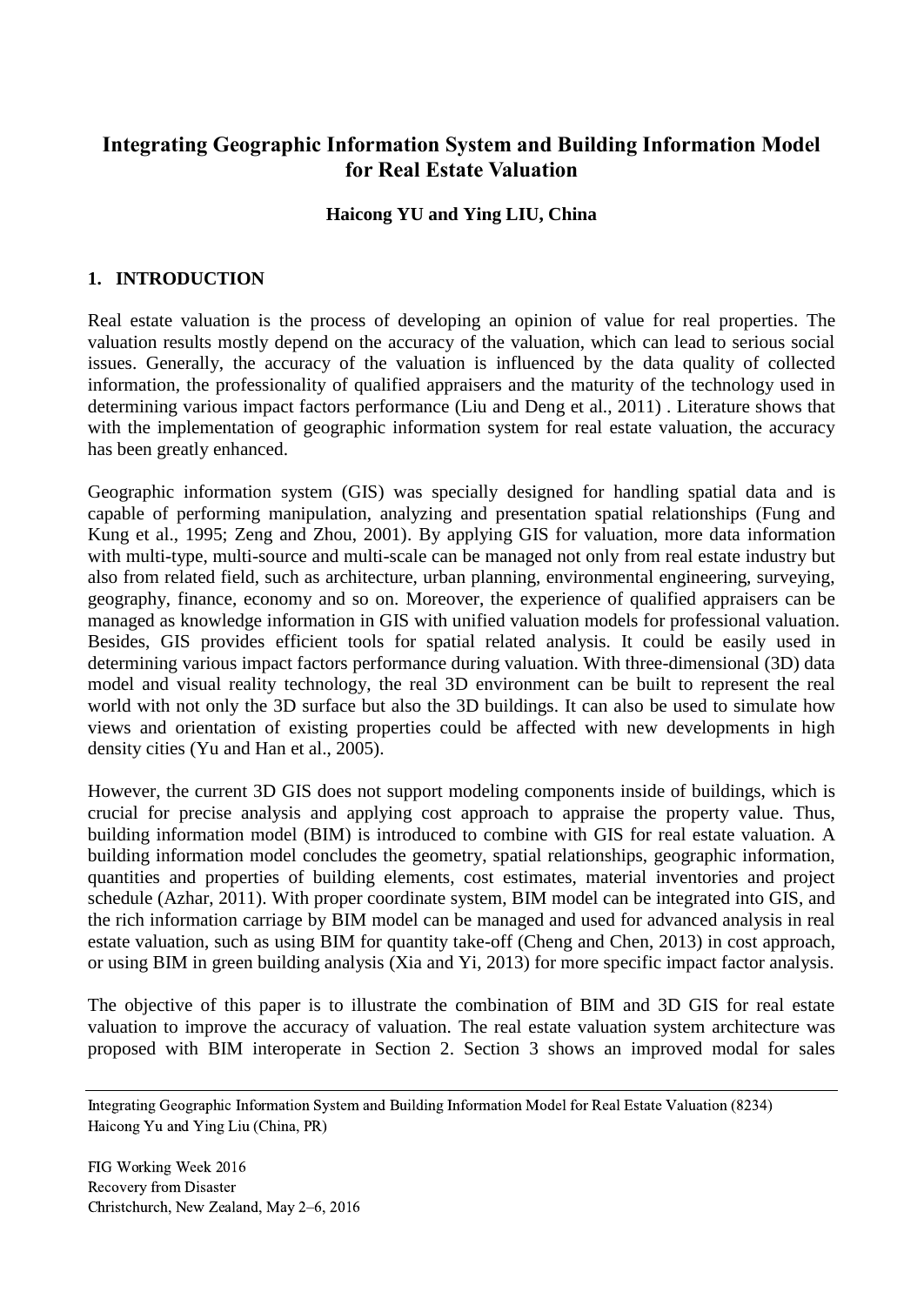comparison approach based on GIS and BIM. A real estate valuation system was implemented to realize the proposed methods. And this paper will be closed with some conclusions.

# **2. Real Estate Valuation System Based on BIM**

# **2.1 Building information modeling**

BIM (Building Information Modeling) is also known as building information model, that is an engineering data model based on the 3D digital technology and integrated of all relevant information of construction projects(Xia and Yi, 2013). It is a demonstration of the entire construction lifecycle that allows to redefine the work scope, generate high quality three dimensional design schemes, support scheduling, cost estimation, and optimize facility management and maintenance (Shou and Wang et al., 2014). The information carriage by a BIM model is not only the geometry shape information, but also non-geometry data such as the construction material, weight, price and project schedule. These data can provide more detailed information of real estate properties for more accurate valuation.

BIM model has been widely used in real estate building industry and infrastructure industry, especially for cost management. For example, Ma and Wei et al (2013) developed a BIM-based construction cost estimating application software. Cheng and Chen (2013) illustrated the usage of BIM for quantity take-off. Besides, the spatial relationships and geographic information contained by BIM make it possible to build connections between BIM and GIS.

# **2.2 System architecture**

The proposed system integration between GIS for real estate valuation and BIM are implemented by the four layer system architecture. From bottom to top, there are data layer, engine layer, support layer and application layer.

Data layer provides the core information resources of the whole system. It includes valuation essential data, spatial data and valuation thematic data. Valuation essential data contains real estate sales records data and valuation parameters data; spatial data contains spatial related information such as land, building, road, multilevel administration zone data, remote sensing image, topographic map, land benchmark price data and point of interests; valuation thematic data refers to various types of valuation objects, including building attribute data, structures and fixtures attribute database, plants and trees data, decoration data, construction cost data as well as BIM data from professional software.

Engine layer is a part of the data storage layer, through which data released by the engine to the corresponding services. It includes ArcGIS Server (for 2D GIS application service), Terra Gate (for 3D GIS application service), Lucene (for full-text search engine services) and so on.

Integrating Geographic Information System and Building Information Model for Real Estate Valuation (8234) Haicong Yu and Ying Liu (China, PR)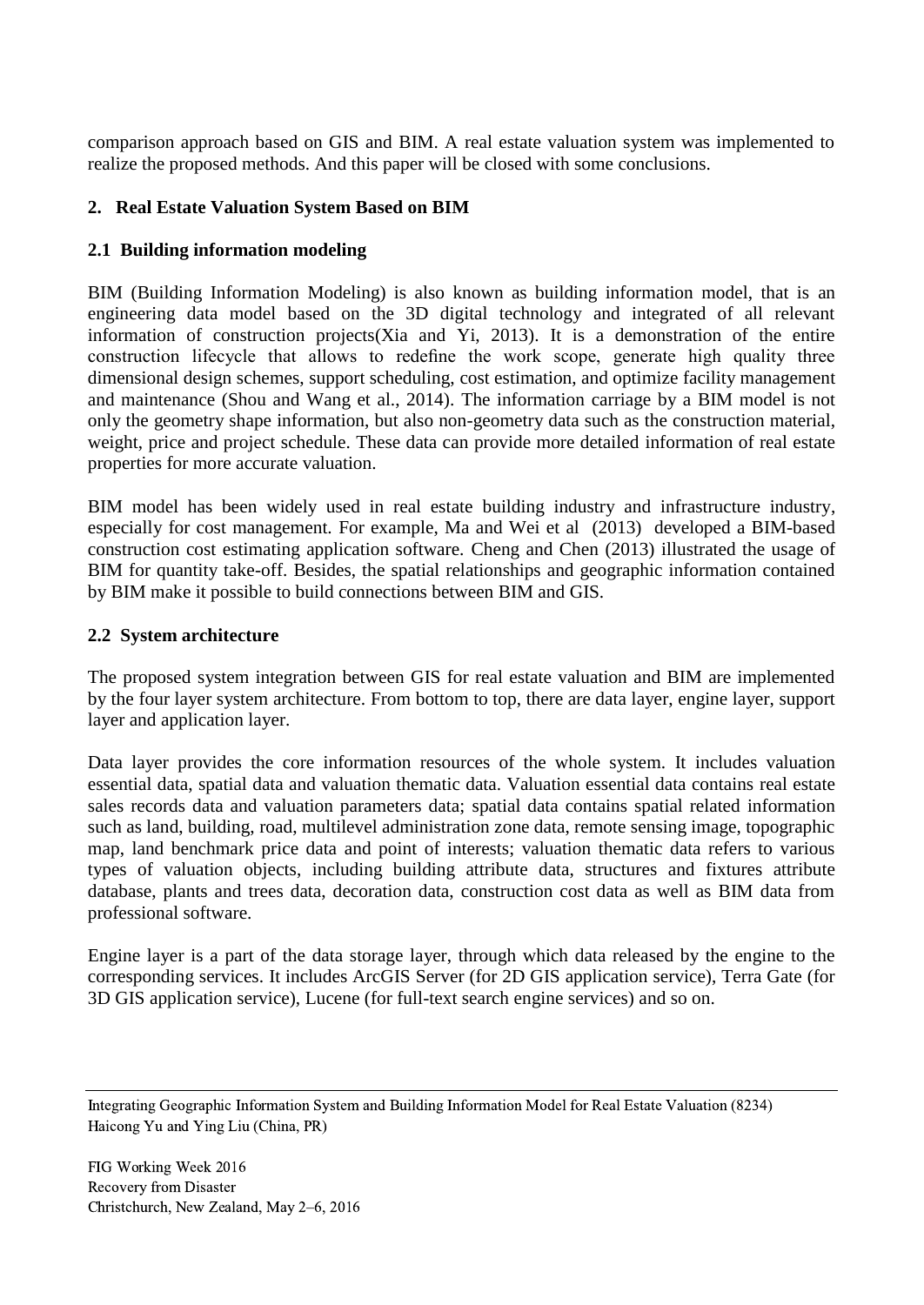Supporting layer is responsible for providing the system with professional management and analysis services. This is the technical core of the whole system and it includes 3D data model, 3D visualization, valuation model and green building analysis from BIM software.

Application layer is the information technology application software implementation and presentation layer. It provides users with software interface, system management and analysis functions such as assessment, query, database management, parameter management project management, knowledge management, three dimensional analysis and green building analysis.

This architecture remains the professionality of GIS for real estate system and BIM system. In the meantime, through system data transmission for data exchange.

# **2.3 Data transmission**

The integration with GIS for real estate system and BIM system keeps both systems physically independent but logically connected through data transmission. The data transmission mainly shows in the following three aspects: BIM model exchange, BIM related analysis request and analysis results push and extract.

#### 2.3.1 BIM model exchange

BIM model can be exported from professional BIM software and added in GIS through public data exchange format. The exported data will also be stored and managed by GIS database for further analysis.

# 2.3.2 BIM related analysis request

The professional BIM software remains the functions of professional analysis such as quantity takeoff, project schedule management, and sustainable building analysis and so on. Because of the sophistication of the professional analysis models, there is no need to integrate such analysis model into GIS. Thus, BIM related analysis request is used for sending a message to BIM software for further professional analysis assistant. When BIM software receives such message, the related software will be activated for specific analysis. And all the analysis process is conducted through professional BIM software.

#### 2.3.3 Analysis results push and extract

The results generated by professional BIM software need to be pushed to GIS for valuation system. Such process can be implemented through exchange database. When the results data generated, it will be stored in the exchange database and push a message to alert GIS for valuation system to access such results. After receiving the message, GIS for valuation system can access the exact exchange database for analysis results and extract for valuation purpose.

Integrating Geographic Information System and Building Information Model for Real Estate Valuation (8234) Haicong Yu and Ying Liu (China, PR)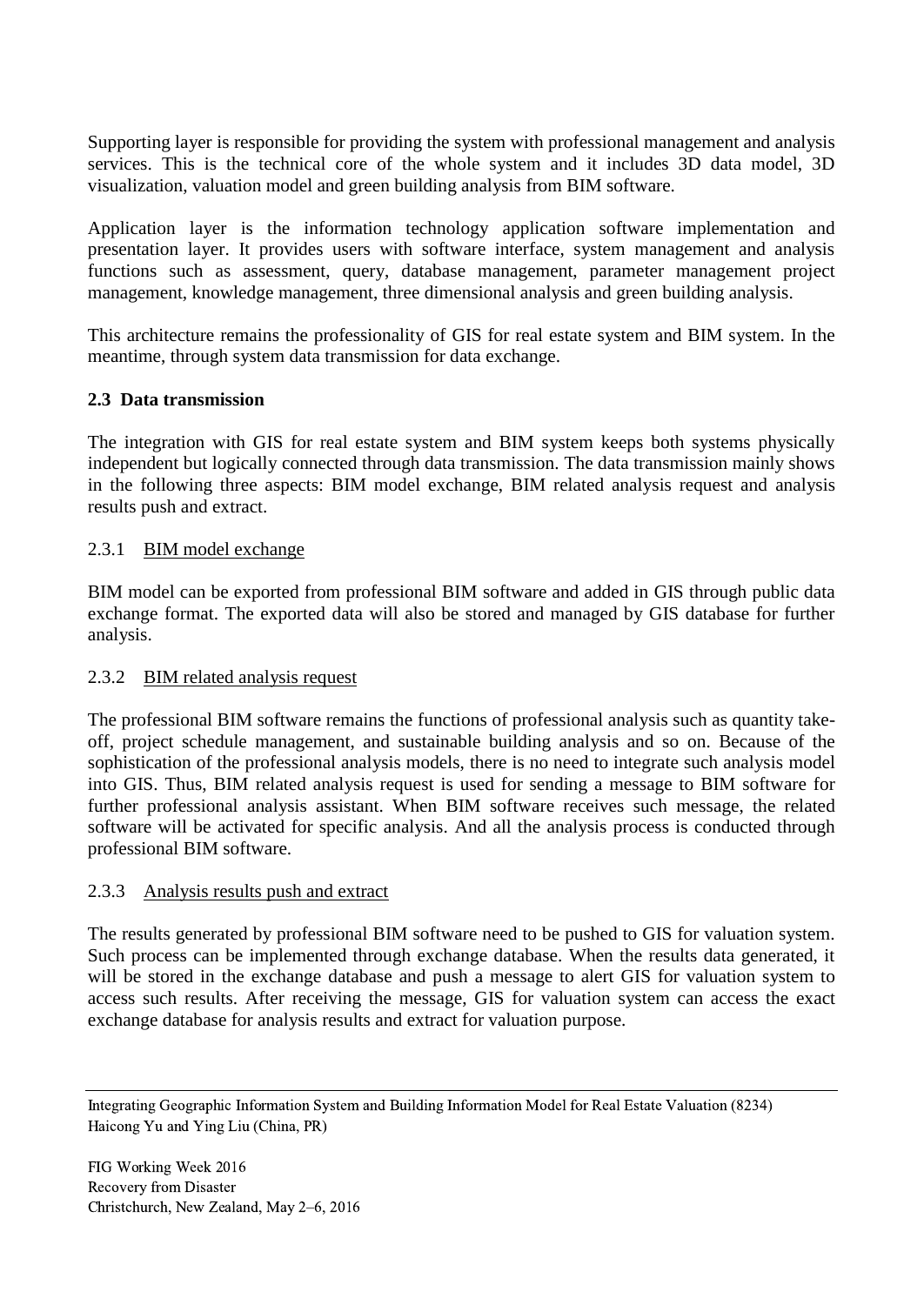#### **3. Sales Comparison Approach Improvement**

In 2014, the authors proposed a 3D GIS valuation model (Yu and Liu et al., 2014). On the basis of this model, BIM analysis has been applied to provide more specific analysis to enhance the valuation accuracy.

### **3.1 The 3D GIS valuation model**

Figure 1 shows the flow chart of the 3D GIS valuation model. Improvement has been made mainly in impact factors determination, impact factors analysis and quantitative analysis. More impact factors has been taken into account for valuation; some of the impact factors analysis is using BIM related professional analysis tools; to cooperate with such analysis, the related quantitative analysis has been conducted.



Figure 1. The flow chart of the 3D GIS valuation model

# **3.2 Impact factors determination**

Generally, the impact factors of the real estate can be classified into two major categories regional factors and individual factors. For different type of real properties, the impact factors concerned differ. Thus, in this section, we take residential properties for example.

Integrating Geographic Information System and Building Information Model for Real Estate Valuation (8234) Haicong Yu and Ying Liu (China, PR)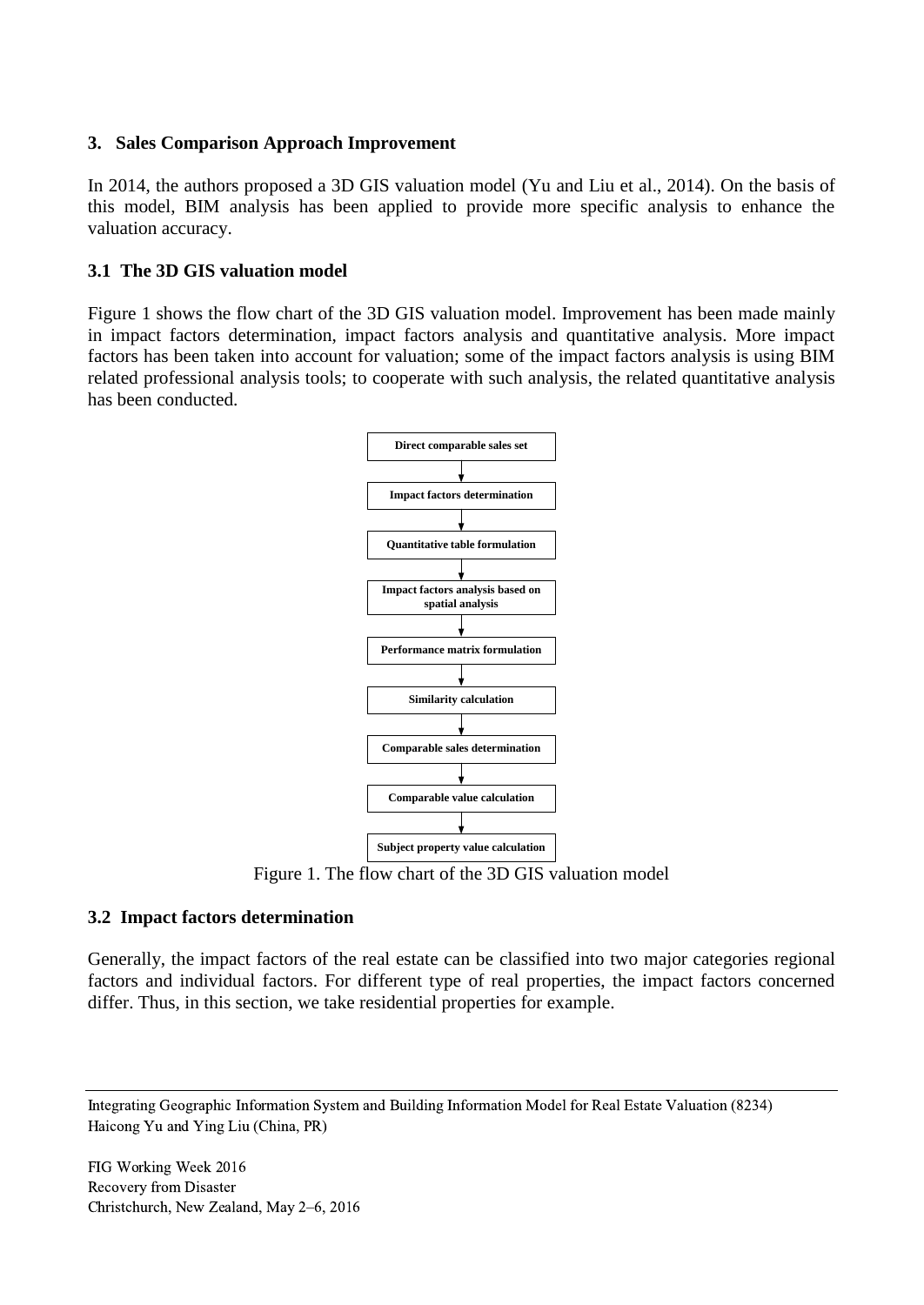For residence, regional factors concern impacts from regional planning, regional prosperity, transportation convenience, landscape, environmental condition, fundamental infrastructure and public facility conditions. The specific descriptions are listed in Table 1.

| raone 1. Regional impact factors taone |                               |                                                      |                                                      |  |  |  |  |  |  |  |  |
|----------------------------------------|-------------------------------|------------------------------------------------------|------------------------------------------------------|--|--|--|--|--|--|--|--|
|                                        | <b>Impact factors</b>         | <b>Descriptions</b>                                  | <b>Analysis methods</b>                              |  |  |  |  |  |  |  |  |
|                                        | Regional                      | Urban master planning and                            | Spatial query, spatial                               |  |  |  |  |  |  |  |  |
|                                        | planning                      | detailed planning etc.                               | overlay                                              |  |  |  |  |  |  |  |  |
|                                        | Regional                      | Distance to multilevel                               | Spatial measurement,                                 |  |  |  |  |  |  |  |  |
|                                        | prosperity                    | business area                                        | network analysis                                     |  |  |  |  |  |  |  |  |
|                                        | Transportation                | The number of public                                 | Spatial measurement,                                 |  |  |  |  |  |  |  |  |
|                                        | convenience                   | transportation facilities                            | network analysis, road                               |  |  |  |  |  |  |  |  |
|                                        |                               | (such as bus stop, subway                            | network accessibility                                |  |  |  |  |  |  |  |  |
|                                        |                               | stations, etc.) and distance                         | analysis, spatial statistics                         |  |  |  |  |  |  |  |  |
|                                        |                               | as well as road network                              |                                                      |  |  |  |  |  |  |  |  |
|                                        |                               | service capabilities                                 |                                                      |  |  |  |  |  |  |  |  |
|                                        | Landscape                     | The view of quality and<br>distance to ocean, lake,  | Visibility analysis, spatial<br>measurement, spatial |  |  |  |  |  |  |  |  |
|                                        |                               | mountain, green, forest park                         | statistics                                           |  |  |  |  |  |  |  |  |
|                                        |                               | or golf course etc.                                  |                                                      |  |  |  |  |  |  |  |  |
|                                        | Environmental                 | The air condition, noise,                            | Spatial query, noise                                 |  |  |  |  |  |  |  |  |
|                                        | condition                     | pollution, waste yard,                               | propagation analysis,                                |  |  |  |  |  |  |  |  |
| <b>Region</b><br>al                    |                               | incineration plant, power                            | pollutants diffusion                                 |  |  |  |  |  |  |  |  |
| factors                                |                               | station, high-voltage power                          | analysis, visibility analysis,                       |  |  |  |  |  |  |  |  |
|                                        |                               | lines, etc. and the sunshine                         | spatial statistics, BIM                              |  |  |  |  |  |  |  |  |
|                                        |                               | time                                                 | sunlight duration analysis,                          |  |  |  |  |  |  |  |  |
|                                        |                               |                                                      | <b>BIM</b> community ventilation                     |  |  |  |  |  |  |  |  |
|                                        |                               |                                                      | analysis, BIM noise analysis                         |  |  |  |  |  |  |  |  |
|                                        | Fundamental                   | The surrounded                                       | Spatial query, spatial                               |  |  |  |  |  |  |  |  |
|                                        | infrastructure                | fundamental infrastructure,                          | statistics                                           |  |  |  |  |  |  |  |  |
|                                        |                               | such as, water, electricity,                         |                                                      |  |  |  |  |  |  |  |  |
|                                        |                               | gas, communications, cable,                          |                                                      |  |  |  |  |  |  |  |  |
|                                        |                               | internet, wireless local area                        |                                                      |  |  |  |  |  |  |  |  |
|                                        |                               | network, etc.                                        |                                                      |  |  |  |  |  |  |  |  |
|                                        | Public facility<br>conditions | The distance to public<br>facilities such as school, | Spatial query, spatial<br>statistics                 |  |  |  |  |  |  |  |  |
|                                        |                               | park, sport center, hospital,                        |                                                      |  |  |  |  |  |  |  |  |
|                                        |                               | bank, ATM, supermarket,                              |                                                      |  |  |  |  |  |  |  |  |
|                                        |                               | shopping mall, convenience                           |                                                      |  |  |  |  |  |  |  |  |
|                                        |                               | store, theatre, etc.                                 |                                                      |  |  |  |  |  |  |  |  |
|                                        |                               |                                                      |                                                      |  |  |  |  |  |  |  |  |

Table 1. Regional impact factors table

Individual factors include the plot ratio, project scale, ages, related service facilities, the rest of the land use term, decoration, and micro-environment and so on. In micro-environment, BIM indoor daylight analysis and BIM indoor ventilation analysis has been used for accurate analysis.

Integrating Geographic Information System and Building Information Model for Real Estate Valuation (8234) Haicong Yu and Ying Liu (China, PR)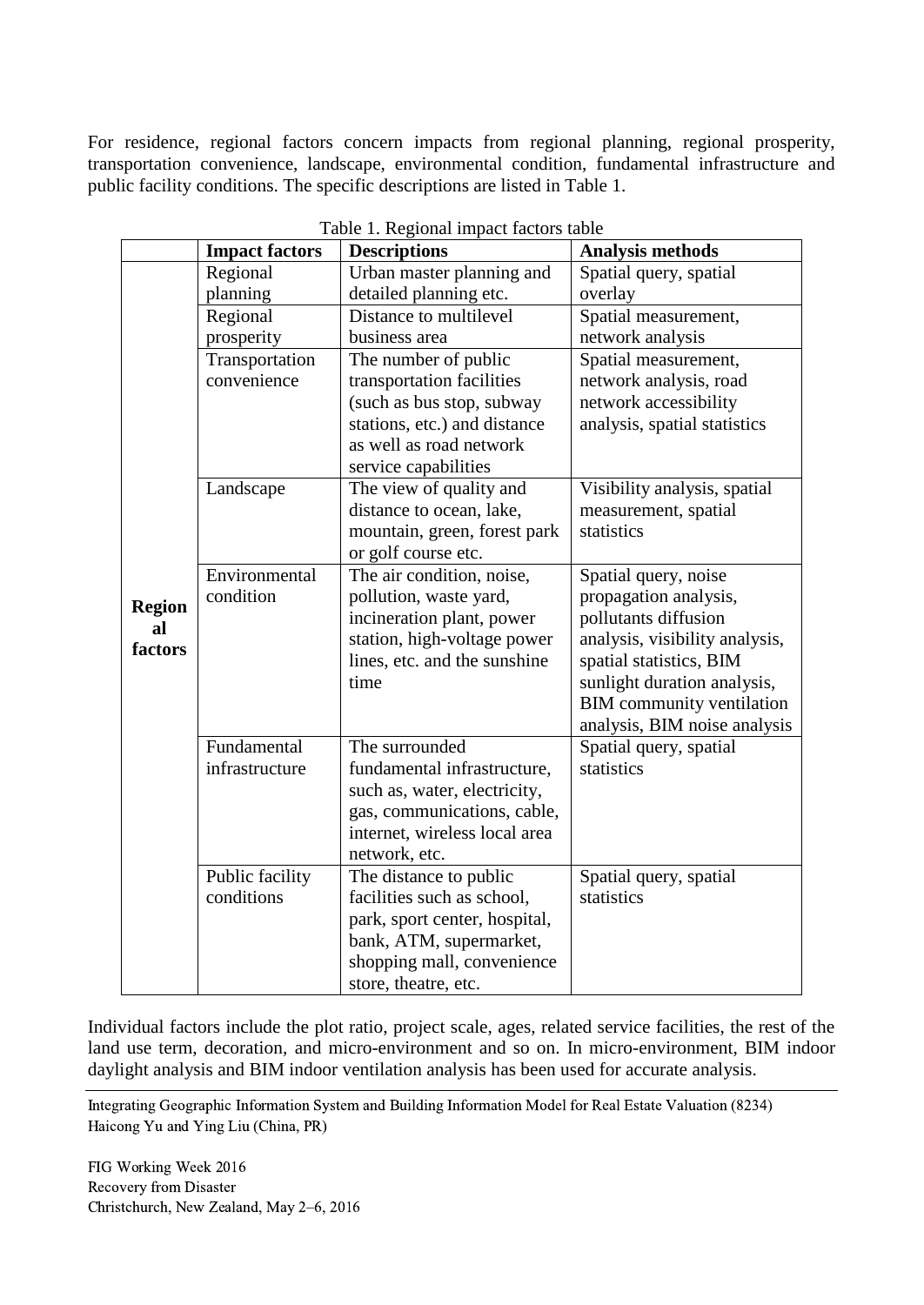# **3.3 Quantitative table formulation based on BIM**

For better understanding the performance of impact factors, quantitative standard analysis should be conducted. In our case, based on the national standard and analysis results, the quantitative analysis was conducted and combined with other impact factors to evaluate the performance of each object.

The quantitative table formulation contains the following process. First, according to the national standard or code, a quantitative classification table should be generated (as shown in Table 2). When GIS for valuation system accesses the results in the exchange database, the classification grade is firstly loaded for rapid respond in GIS. Then the grade value will be transformed to performance value as other impact factors in GIS for valuation model.

|       | I able 2 daylight quantitative classification table |  |  |
|-------|-----------------------------------------------------|--|--|
| Grade | Description (average value of daylight factor c)    |  |  |
|       | $c < 1\%$                                           |  |  |
|       | $1\% \le c < 2\%$                                   |  |  |
|       | $2\% \le c < 3\%$                                   |  |  |
|       | $3\% \le c < 4\%$                                   |  |  |
|       | $c \geq 4\%$                                        |  |  |
|       |                                                     |  |  |

Table 2 daylight quantitative classification table

#### **3.4 Impact factors analysis**

GIS spatial analysis models and BIM professional analysis models are used in each factor valuation. Spatial query is a special type of database query with spatial information, which support query by location and by attribute. Overlay operation is much more than a simple merging of different layers. All the attributes of the features taking part in the overlay are carried through. Spatial measurement calculates straight line distance and polygon area. Network analysis calculates the distance relied on network such as road network and river network. It further can realize accessibility analysis with the proper data support. Spatial statistics locate the analysis results by spatial information as well as mapping the results. Visibility analysis often used with DEM to calculate weather two points can see each other directly without any obstacles.

BIM sunlight duration analysis uses professional software based on BIM model to simulate the sun movement in a particular day and result in a grid with sunlight hours on the surface of buildings. BIM indoor/outdoor ventilation analysis based on CFD (Computational Fluid Dynamics) analysis model, and 3D community building models to simulate the indoor environment ventilation or surrounding environment ventilation. BIM noise propagation analysis determines the decibel value by professional analysis model. BIM indoor daylight analysis is based on the detailed 3D building model and considering the different construction materials to calculate the daylight factor under different sunlight conditions.

Integrating Geographic Information System and Building Information Model for Real Estate Valuation (8234) Haicong Yu and Ying Liu (China, PR)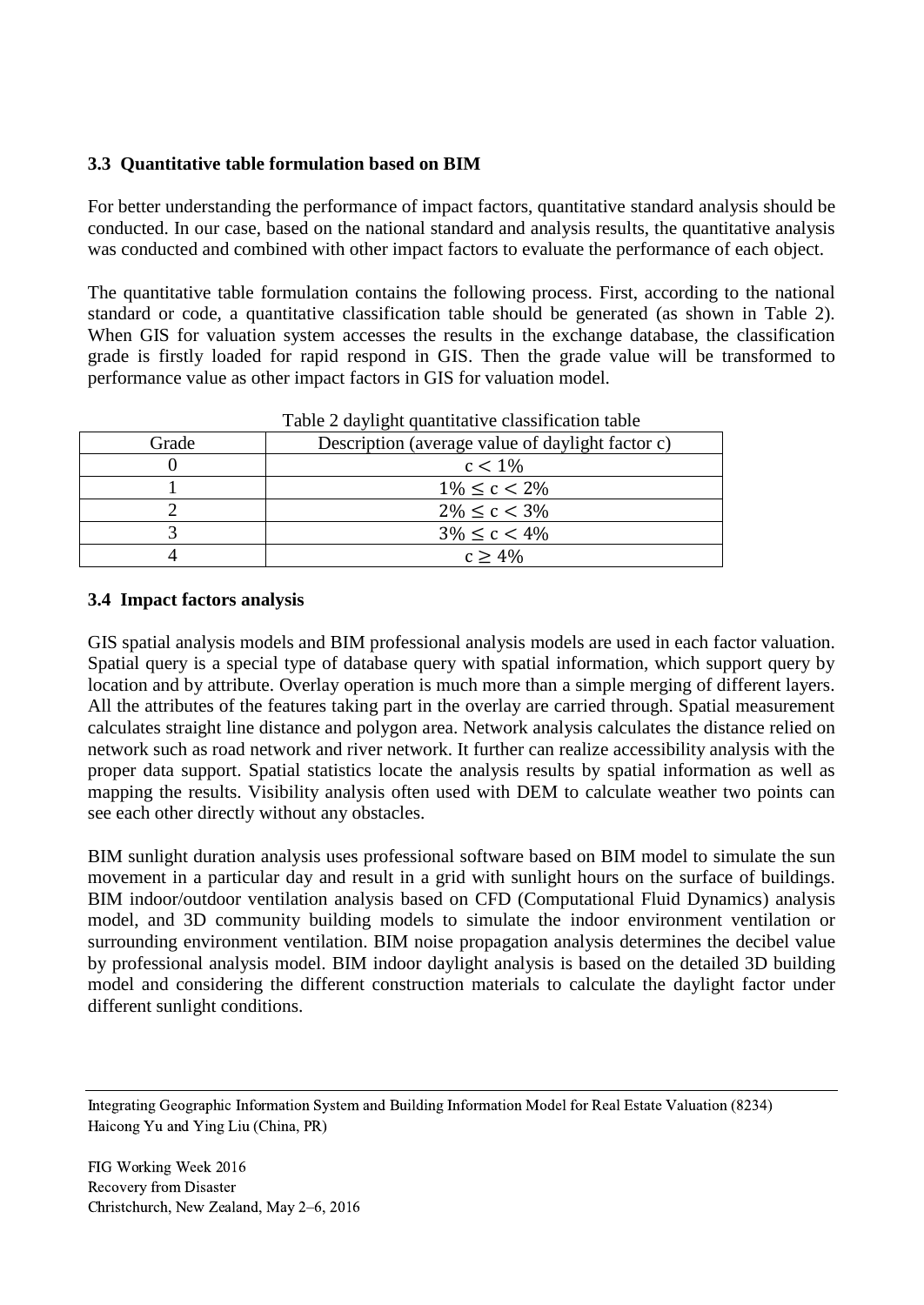### **4. System Establishment**

The proposed approach was implemented in our 3D GIS based single property valuation system (3DGISSPV). Practical data of Shenzhen, China was used in this study. Most of the spatial data are supported by relevant departments of the local government. Some of the real estate data are connected to the office systems of relevant government departments for real time data update, and some of them are supported by real estate agencies. Others are collected by manual work. The professional BIM software support is provided by TH SWARE<sup>1</sup>. In our study, SWARE BOQ was used for calculate bill quantity of construction works in cost approach; SWARE VENT was used for indoor/outdoor ventilation analysis; SWARE SUN was used for sunlight duration analysis; SWARE DALI was used for daylight factor analysis.

The 3DGISSPV system uses browser/server structure, which has low access burden and low process burden on the client side (user side). Users can access the system from anywhere through Internet. The 3DGISSPV system utilized visual reality combined with DEM, remote sensing images, and BIM data to establish the working environment with Skyline software for providing 3D platform, ArcGIS for spatial analysis, Oracle for database support and TH SWARE for BIM related analysis.

A BIM model data can be loaded in 3DGISSPV system. The tested BIM model data is a real case designed by TH SWARE based on AutoCAD. After loading the BIM model data, the 3DGISSPV system provides BIM building 3D visualization (Figure 2), BIM building inside navigation (Figure 3) and activating TH SWARE for detailed information (Figure 4).

In Figure 4, by clicking the "Extraction" button, the detailed bill of quantities can be calculated (Figure 5) and push back to 3DGISSPV system by clicking the "Valuation System" button. And in 3DGISSPV system such data can be loaded for the rest of cost approach valuation.



Figure 2. BIM data loaded in 3DGISSPV system

www.thsware.com

Integrating Geographic Information System and Building Information Model for Real Estate Valuation (8234) Haicong Yu and Ying Liu (China, PR)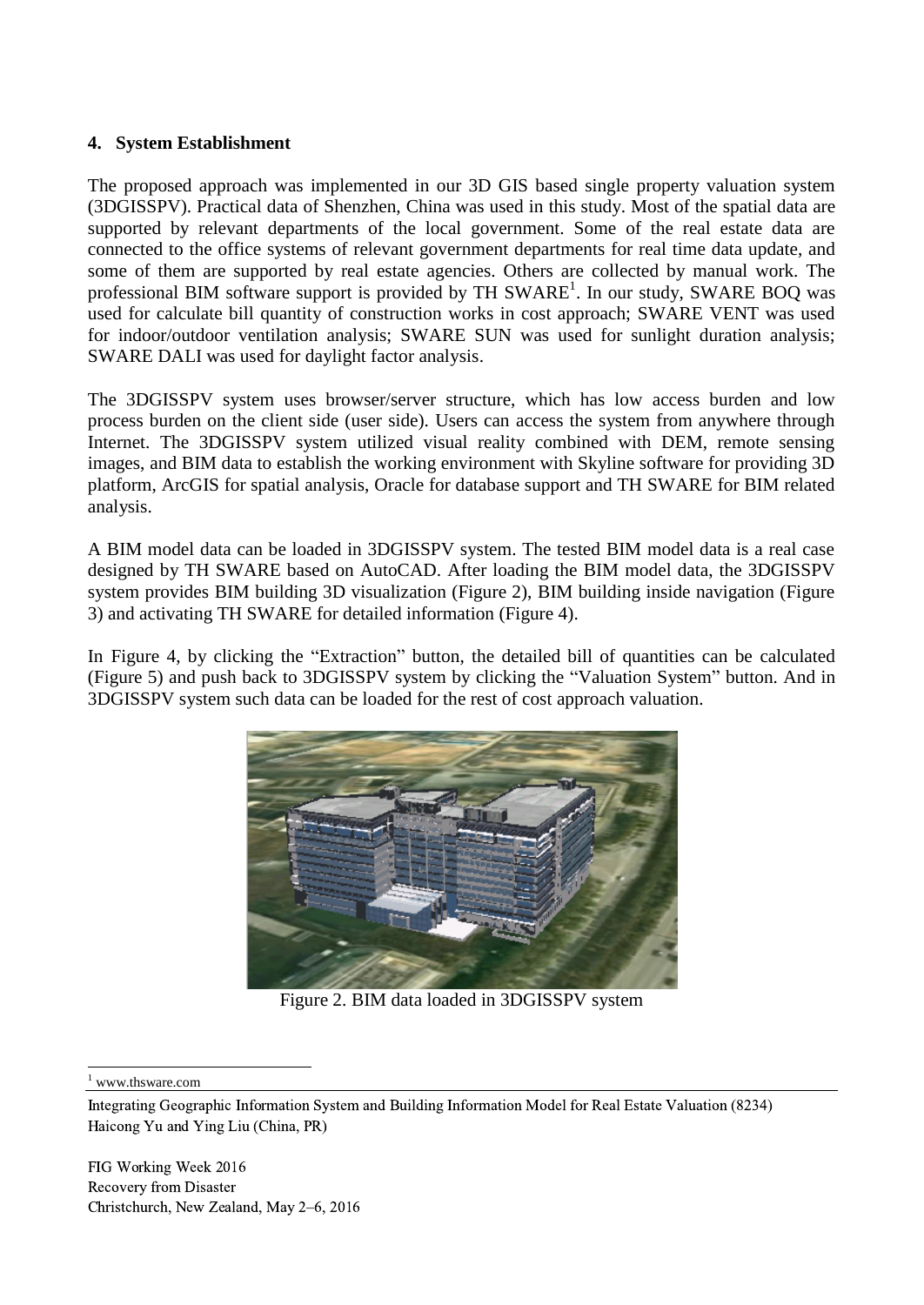

Figure 3. Inside navigation of BIM building in 3DGISSPV system



Figure 4. Detailed BIM data view in TH SWARE

|               | 需率<br>提加带 | $h^2$<br>茶箱<br>鄯<br>Ø<br>文跡<br>启<br>操作<br>自检           | Ψ<br>显示列<br>显示 | 鼎          | 屇<br>计算器<br>Excel | 组<br>過出 |                         |  |  |
|---------------|-----------|--------------------------------------------------------|----------------|------------|-------------------|---------|-------------------------|--|--|
|               |           | 工程信息 分部分项 措施项目 其他项目 工料机工总 取费文件 福标分析 报表打印               |                | 导出指标进入评估系统 |                   |         |                         |  |  |
| 3 4 - 4 日 2 4 |           | 23 隐藏空指标 第 选择专业 、 《 菜》、 菜饰: 给排水: 电气: 通风空调: 清防: 弱电: 变配电 |                |            |                   |         |                         |  |  |
| 指标分类          |           | 惠用名称                                                   | 金额合计(元)        | 单位         | 单方读价              | 请价百分比   | #TED                    |  |  |
| 工程特征          |           | 工程总装价                                                  | 149669631.44   | 元          | 149669631.44      | 100.00  | $\checkmark$            |  |  |
| 工程经济指标        |           | 分部分项工程素                                                | 113258547.71   | 元          | 113258547.71      | 75.67   | $\checkmark$            |  |  |
| 主要技术指标        |           | 其中:人工惠                                                 | 19402402.06    | 元          | 19402402 06       | 12.96   | $\checkmark$            |  |  |
| 主要项目指标        |           | 材料素                                                    | 77224418.93    | 元          | 77224418.93       | 51.60   | $\checkmark$            |  |  |
| 主要工科指标        |           | 机械器                                                    | 6601628.92     | 元          | 6601628.92        | 4.41    | $\checkmark$            |  |  |
| 工料分离指标        |           | 主材惠                                                    | 29721.02       | 元          | 29721.02          | 0.02    | $\checkmark$            |  |  |
| b 主要器用指标      | 7         | 设备费                                                    | 2067696.28     | 元          | 2067695.28        | 1.38    | $\checkmark$            |  |  |
|               | 8         | 管理素                                                    | 3003869.03     | 元          | 3003869.03        | 2.01    | $\checkmark$            |  |  |
|               |           | 利润                                                     | 4928811.89     | 元          | 4928811.89        | 3.29    | $\checkmark$            |  |  |
|               |           | 其它                                                     | 0.00           | 元          | 0.00              | 0.00    | $\checkmark$            |  |  |
|               |           | 措施项目素                                                  | 24439288.26    | 元          | 24439288 26       | 16.33   | $\overline{\mathbf{v}}$ |  |  |
|               |           | 措施人工费                                                  | 9084799.09     | 元          | 9084799.09        | 6.07    | $\checkmark$            |  |  |
|               |           | 措施材料费                                                  | 4818412.71     | 元          | 4818412.71        | 3.22    | $\checkmark$            |  |  |
|               | 14        | 措施机械费                                                  | 5086568.25     | 元          | 5086568.25        | 3.40    | $\checkmark$            |  |  |
|               | 15        | 措施主材费                                                  | 0.00           | 元          | 0.00              | 0.00    | $\checkmark$            |  |  |
|               | 16        | 措施设备费                                                  | 0.00           | 元          | 0.00              | 0.00    | $\checkmark$            |  |  |
|               | 17<br>18  | 措施管理费                                                  | 1428552.44     | 元          | 1428552 44        | 0.95    | $\checkmark$            |  |  |
|               |           | 措施利润                                                   | 953467.56      | 元          | 953467.56         | 0.64    | $\checkmark$            |  |  |
|               |           | 其他措施素                                                  | 0.00.          | 元          | 0.00              | 0.00    | $\checkmark$            |  |  |
|               |           | 其它场日素                                                  | 0.00           | 元          | 0.00              | 0.00    | $\checkmark$            |  |  |
|               | 21        | 规邀                                                     | 7036359.42     | 元          | 7036359.42        | 4.70    | $\checkmark$            |  |  |
|               | 22        | 授金                                                     | 4935436.05 元   |            | 4935436.05        | 3.30    | $\checkmark$            |  |  |

# Figure 5. BOQ list

Integrating Geographic Information System and Building Information Model for Real Estate Valuation (8234) Haicong Yu and Ying Liu (China, PR)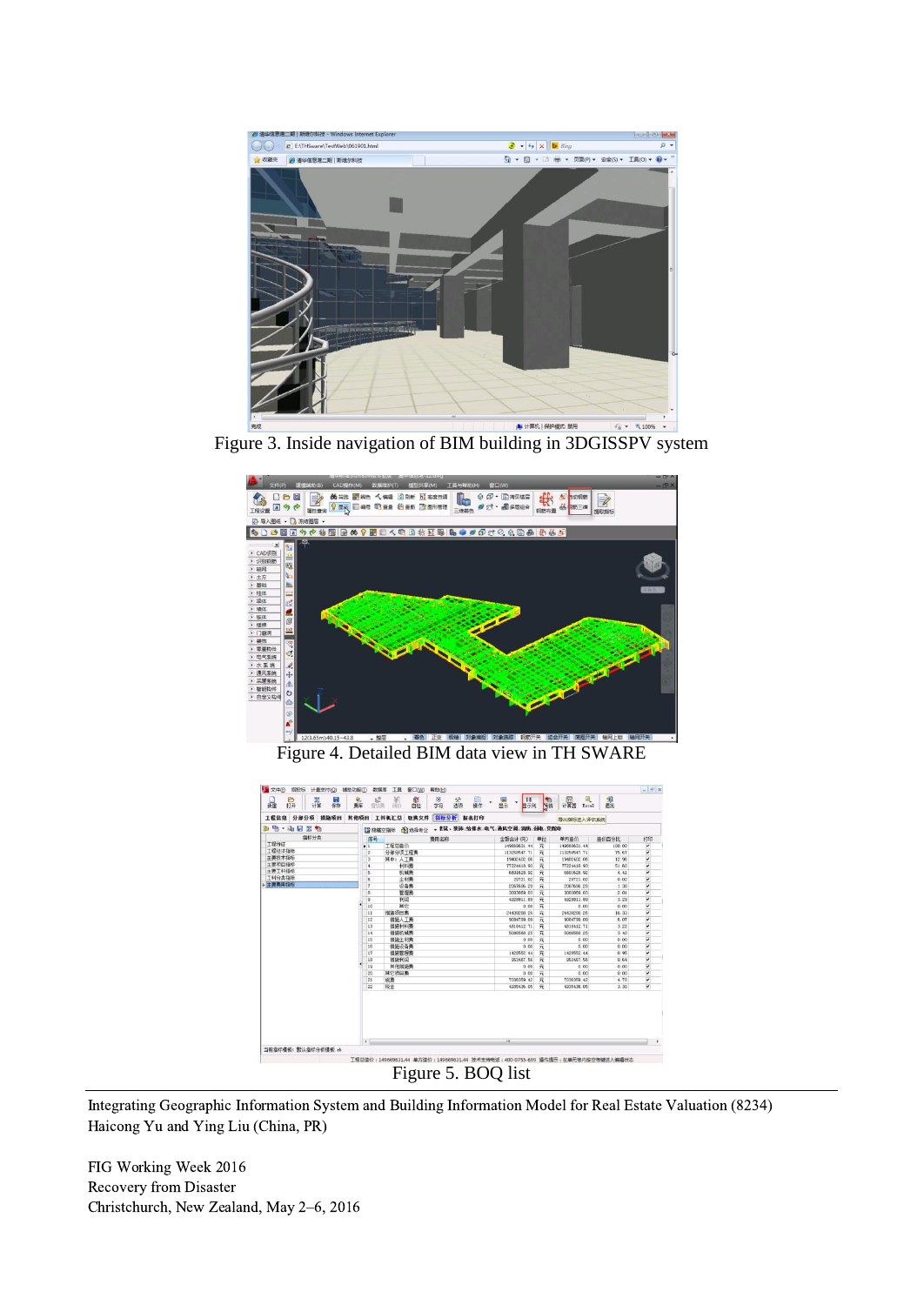In our study, BIM based analysis was executed in professional software, such as sunlight duration analysis (Figure 6). Through data transmission method, the analysis results can be accessed in 3DGISSPV system (Figure 7).



Figure 7. Sunlight duration analysis results in 3DGISSPV system

# **5. CONCLUSIONS**

The purpose of this study is to provide a suitable way to enhance the valuation accuracy by integrating building information model and geographic information system. Building information model contains rich information such as geometry, quantities and properties of building elements, cost estimates, material inventories and project schedule and so on. These information is essential in real estate valuation especially for cost approach. Furthermore, the spatial relationships and geographic information contained by BIM data make it possible to build connections between BIM

Integrating Geographic Information System and Building Information Model for Real Estate Valuation (8234) Haicong Yu and Ying Liu (China, PR)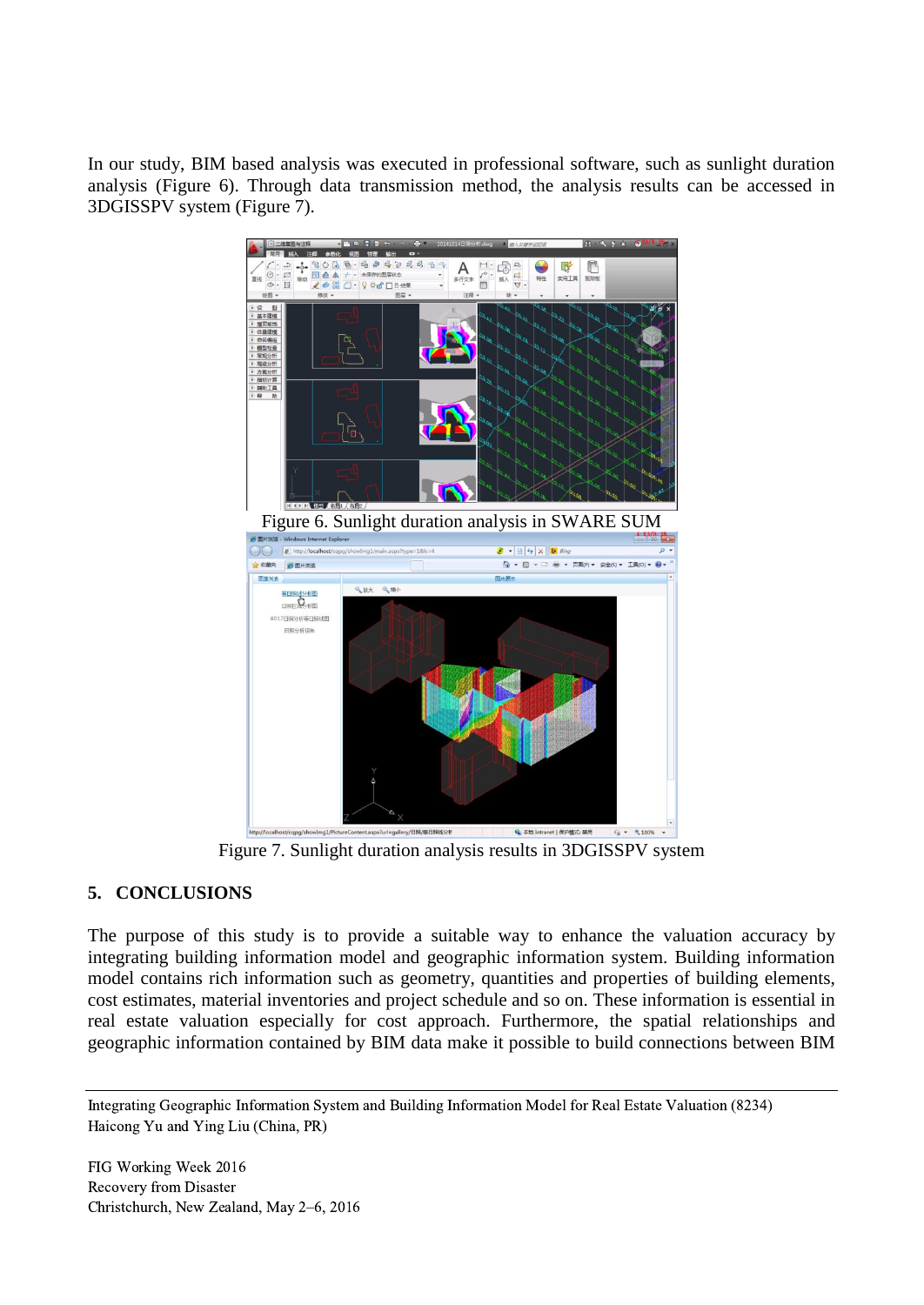and GIS. Thus, a system architecture was proposed with data transmission method for information exchange between different systems.

On the other hand, with BIM model data, more professional analysis can be realized. Thus, some improvement was made based on our premier 3D GIS valuation model. In this model, more impact factors were taken into account for valuation especially in environment analysis and microenvironment analysis. In the meantime, BIM related professional analysis tools were used for accurate analysis such as sunlight duration analysis, indoor/outdoor ventilation analysis, and daylight factor analysis and so on.

This study was realized in our 3DGISSPV system and practical data was used to perform the integration of BIM and GIS for accurate valuation. By using BIM technology, it can improve the accuracy of valuation and enhance the credibility of the valuation result. To sum up, the combination of BIM and 3D GIS with real estate valuation shows great benefits to promote valuation approaches, and more professional analysis should be used to assist appraisers for more reliable valuation.

# **REFERENCES**

Azhar, S. (2011). "Building Information Modeling (BIM): Trends, Benefits, Risks, and Challenges for the AEC Industry." Leadership & Management in Engineering 11 (3): 241-252.

Cheng, Y. M. and J. Y. Chen (2013). "Application of BIM on Quantity Estimate for Reinforced Concrete." Applied Mechanics & Materials 357-360: 2402-2405.

Fung, D. S. and H. T. Kung, et al. (1995). "The application of GIS to mapping real estate values." Theappraisalinstitute:v63 (n4).

Liu, X. and Z. Deng, et al. (2011). "Real estate appraisal system based on GIS and BP neural network." Transactions of Nonferrous Metals Society of China 21, Supplement 3: s626-s630.

Ma, Z. and Z. Wei, et al. (2013). "Semi-automatic and specification-compliant cost estimation for tendering of building projects based on IFC data of design model." Automation in Construction 30 (1): 126-135.

Shou, W. and J. Wang, et al. (2014). "A Comparative Review of Building Information Modelling Implementation in Building and Infrastructure Industries." Archives of Computational Methods in Engineering 22 (2): 291-308.

Xia, H. and K. Yi (2013). Study on Collaborative Design of Green Building Based on BIM Technology. LTLGB 2012: Proceedings of International Conference on Low-carbon Transportation and Logistics, and Green Buildings. F. Chen, Y. Liu and G. Hua. Berlin, Heidelberg, Springer Berlin Heidelberg: 921-928.

Yu, H. and Y. Liu, et al. (2014). Using 3D Geographic Information System to Improve Sales Comparison Approach for Real Estate Valuation. XXV FIG Congress. Kuala Lumpur, Malaysia, 16-21 June, 2014.

Yu, S. and S. Han, et al. (2005). "Modeling the value of view in real estate valuation: A 3-D GIS Approach." Journal of the Pacific Rim Real Estate Society 11 (3).

Integrating Geographic Information System and Building Information Model for Real Estate Valuation (8234) Haicong Yu and Ying Liu (China, PR)